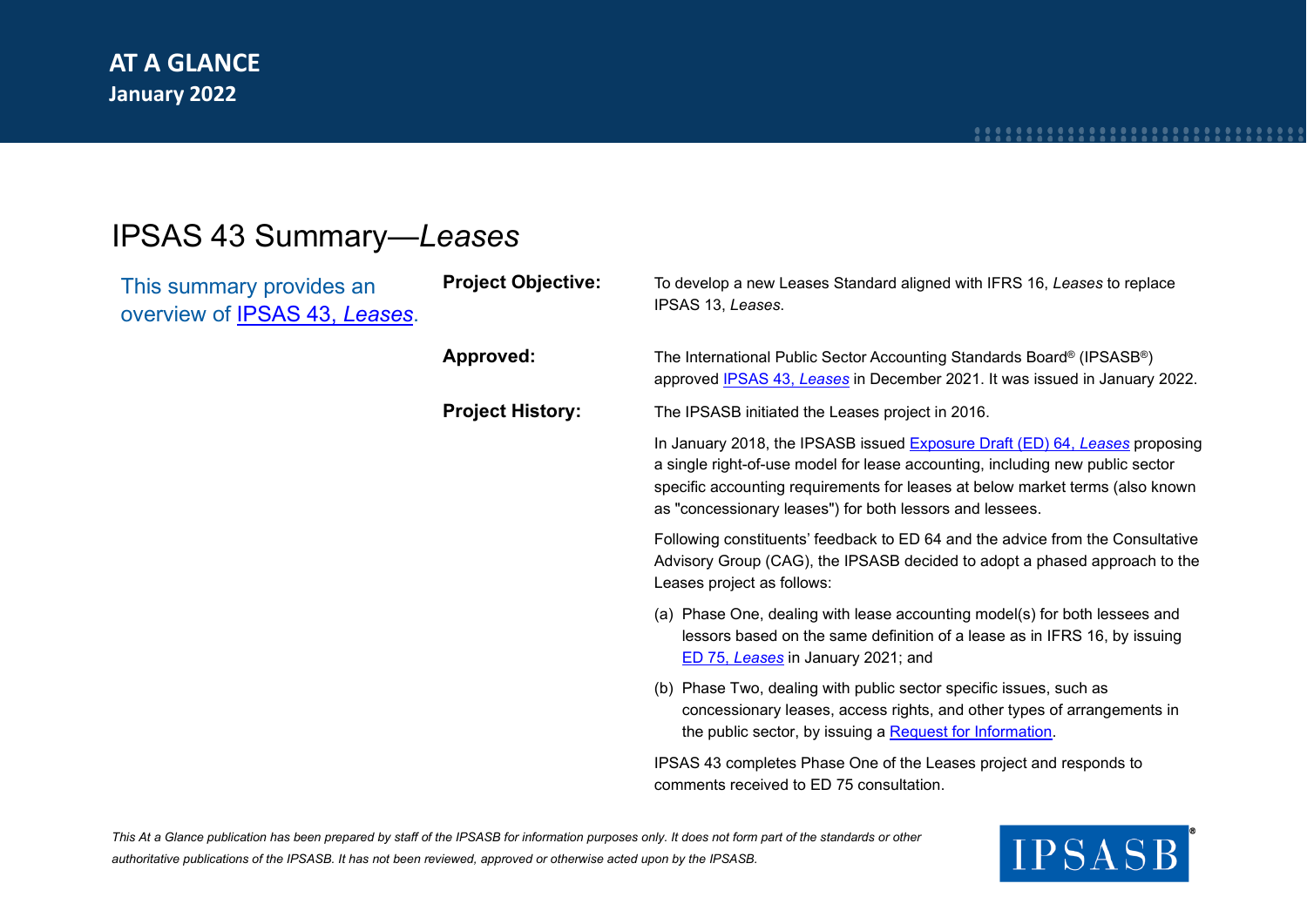# Project Overview

The purpose of Phase One of the IPSASB's Leases project is to develop a new Leases Standard aligned with IFRS 16, *Leases* to replace IPSAS 13, *Leases*.

### **Why the IPSASB Undertook this project**

IPSAS 13, *Leases* was drawn primarily from International Accounting Standard (IAS) 17, *Leases*, issued by the International Accounting Standards Board (IASB). In January 2016, the IASB issued International Financial Reporting Standard (IFRS) 16, *Leases*. IFRS 16 replaces IAS 17 and several related interpretations.

After consultation with constituents, the IPSASB decided to revise its leasing requirements. The IPSASB also decided to consider public sector issues, including concessionary leases, which are prevalent in the public sector.

### **IPSAS 43 Enhancements to Lease Accounting**

The risks and reward incidental to ownership model in IPSAS 13 required lessees and lessors to classify leases as either finance leases or operating leases. Operating leases did not require lessees to recognize assets and liabilities, while finance leases did.

Furthermore, the IPSAS 13 requirements for lessors did not provide adequate information about a lessor's exposure to credit risk (arising from a lease) and

exposure to asset risk (arising from the lessor's retained interest in the underlying asset).

IPSAS 43 enhances the accounting for leases by lessees because:

- (a) No longer requires the classification of leases as either finance leases or operating leases; and
- (b) Requires the recognition of assets and liabilities related to the rights and obligations created by leases.

#### **Benefits of IPSAS 43**

The enhancements introduced to lease accounting in IPSAS 43 have the following benefits:

- (a) Increased transparency related to assets and liabilities that arise from lease contracts because lessees are required to recognize them for all leases;
- (b) Eliminates information asymmetry because users no longer need to adjust the financial statements using different techniques; and
- (c) Increased comparability between financial statements of lessees that buy assets from those that lease assets.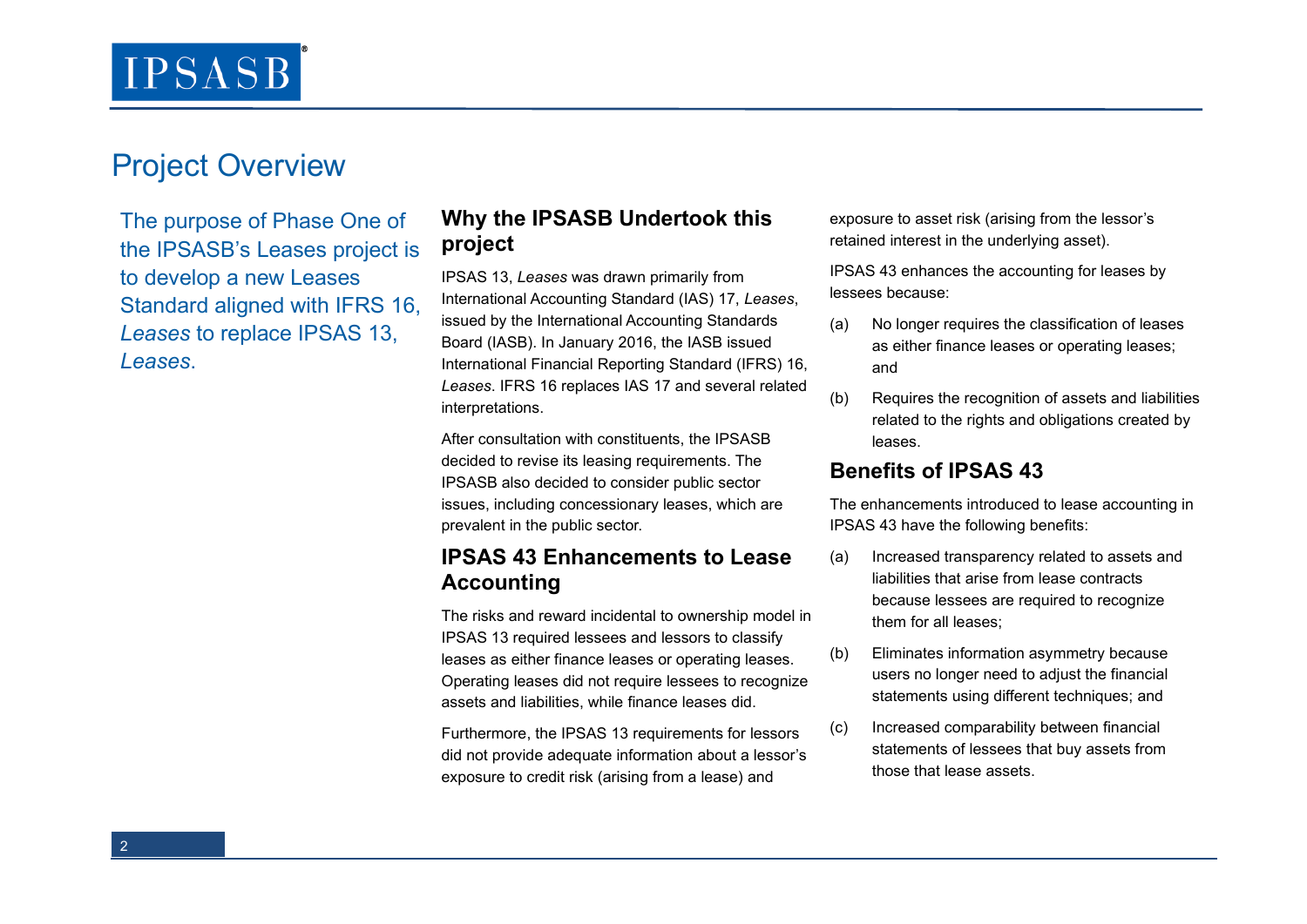**IPSASB** 

# What Are the Changes to Lessee Accounting?

IPSAS 43 introduces the right-ofuse model for lessees, which distinguishes the right to use an underlying asset (which the lessee controls) and the underlying asset itself (which the lessee does not control).

#### **Recognition and Measurement of Leases—General Guidance**

IPSAS 43 requires that lessees recognize:

- (a) A right-of-use asset because they control the right to use the underlying asset, compared with IPSAS 13, where the lessee recognizes the underlying asset when the lease is classified as a finance lease, but not when it is classified as an operating lease.
- (b) A lease liability because they have a present obligation to make future lease payments in accordance with the lease contract (once the underlying asset has been made available, and the lessee has the right to use it). Under IPSAS 13, a lease liability is not recognized when the lessee classifies the lease as operating lease.

IPSAS 43 requires measuring the right-of-use asset and the lease liability at cost (the present value of the future lease payments).

### **Recognition Exemptions**

Lessees can elect not to apply the general guidance for leases, as IPSAS 43 includes two recognition exemptions for:

- (a) Short-term leases; and
- (b) Leases for which the underlying asset is of low value.

IPSAS 43 requires that leases, which qualify for the recognition exemptions, be accounted for consistent with how operating leases are treated in IPSAS 13 (expenses recognized on a straightline basis over the lease term or another systematic basis). IPSAS 13 does not provide recognition exemptions.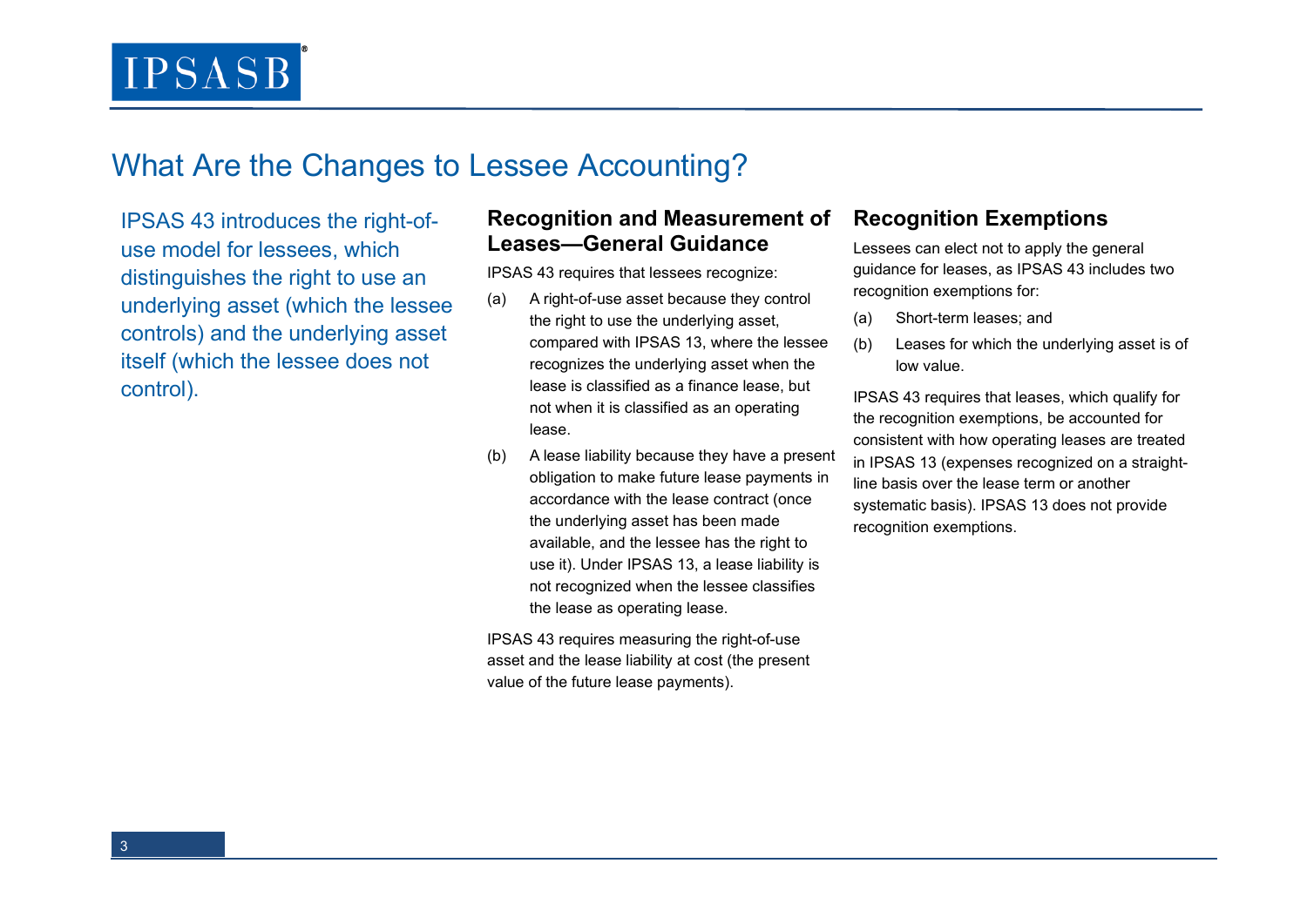**IPSASB** 

# What Are the Changes for Lessor Accounting?

IPSAS 43 substantially carries forward the lessor accounting in IPSAS 13.

However, IPSAS 43 also provides additional guidance and clarifications to help with applying the risks and rewards model incidental to ownership.

### **Risks and Rewards Incidental to Ownership Model Substantially Carried Forward**

IPSAS 43 substantially carries forward the lessor accounting in IPSAS 13. However, IPSAS 43 includes specific changes to the model for consistency with the lessee accounting model.

### **Lease Modifications**

IPSAS 43 requires accounting for a modification to a finance lease as a separate lease if:

- (a) The modification increases the scope of the lease by adding the right for the lessee to use one or more underlying assets; and
- (b) The consideration received for the lease increases by an amount commensurate with the stand-alone price for the increase in scope.

IPSAS 43 requires accounting for a modification to an operating lease as a new lease from the effective date of the modification, considering any prepaid or accrued lease payments relating to the original lease as part of the lease payments for the new lease.

IPSAS 13 does not include specific requirements relating to lease modifications.

#### **Subleases**

IPSAS 43 requires the intermediate lessor classify subleases by reference to the right-of-use assets arising from the head lease and not by reference to the underlying asset, which differs from the current requirements in IPSAS 13.

#### **Disclosures**

IPSAS 43 includes enhanced disclosures to better evaluate the amount, timing and uncertainty of cash flows arising from a lessor's leasing activities, such as:

- (a) Table of income;
- (b) Information about residual asset risk;
- (c) Information about assets subject to operating leases;
- (d) Maturity analysis; and
- (e) Changes in net investment in finance leases.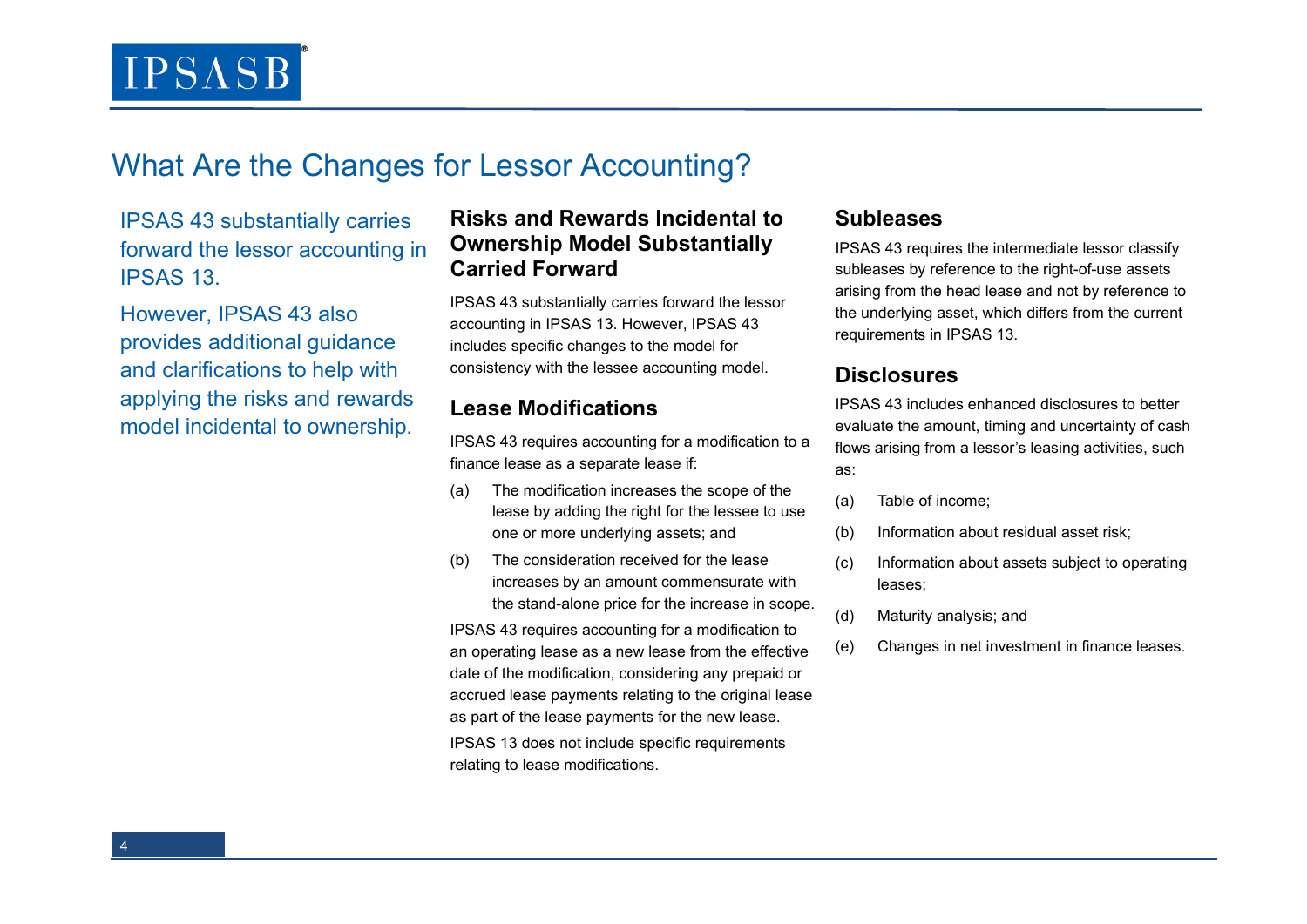# What Are the Changes for Sale and Leaseback Transactions?

IPSAS 43 requires recognizing right-of-use assets and its related lease liabilities for all sale and leaseback **transactions** 

## **Less Opportunity for 'Off-Balance Sheet' Accounting**

IPSAS 13 provides an opportunity for an entity to report fewer assets and less debt by selling its assets and leasing those assets back through operating leases. However, in substance the entity has neither changed its operations nor the use of the assets that it leased back.

IPSAS 43 requires recognizing the rights to use those same assets and related liabilities for all sale and

leaseback transactions and restricts the amount of any gain recognized on the sale of an asset.

As a result, IPSAS 43 provide less opportunity for entities to enter into sale and leaseback transactions and more comparability of financial information reported in the statement of financial position between entities that lease assets and entities that buy assets.

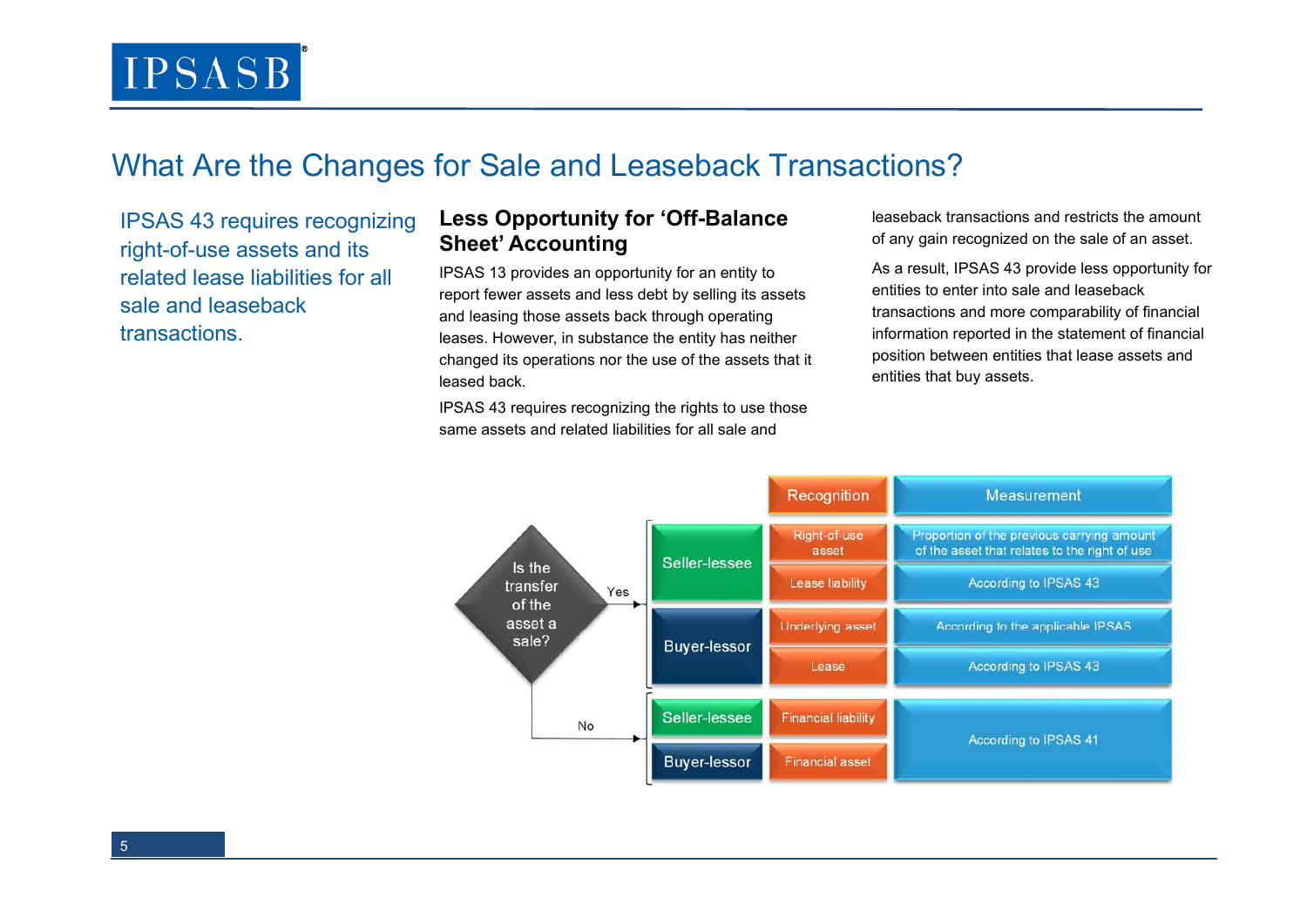# What Other Changes Does IPSAS 43 Include?

IPSAS 43 includes additional guidance in several areas of lease accounting.

### **Definition of a Lease**

IPSAS 43 includes a definition of a lease that is consistent with IPSAS 13. However, IPSAS 43 changes the guidance on how to apply the definition. The changes are based on the concept of control within the definition of a lease.

### **Identifying a Lease**

IPSAS 43 includes guidance to help in determining whether a contract conveys the right to control the use of an identified asset over a period of time. The proposed guidance requires an entity to assess whether, throughout the period of use, the customerhas both of the following:

- (a) The right to obtain substantially all of the economic benefits or service potential from use of the identified asset; and
- (b) The right to direct the use of the identified asset. The IPSASB decided to refer to both "economic benefits" and "service potential" when identifying a lease because it is consistent with *The Conceptual Framework for General Purpose Financial Reporting by Public Sector Entities* in referring to assets in terms of both economic benefits and service potential.

## **Combination of Contracts**

IPSAS 43 requires that an entity shall combine two or more contracts entered into at or near the same time with the same counterparty (or related parties of the counterparty), and account for the contracts as a single contract if one or more of the following criteria are met:

- (a) The contracts are negotiated as a package with an overall commercial objective that cannot be understood without considering the contracts together;
- (b) The amount of consideration to be paid in one contract depends on the price or performance of the other contract; or
- (c) The rights to use underlying assets conveyed in the contracts (or some rights to use underlying assets conveyed in each of the contracts) form a single lease component.

### **Variable Lease Payments**

IPSAS 43 requires measuring of lease liabilities including variable lease payments, such as:

- (a) In-substance fixed lease payments; and
- (b) Those that depend on an index or a rate.